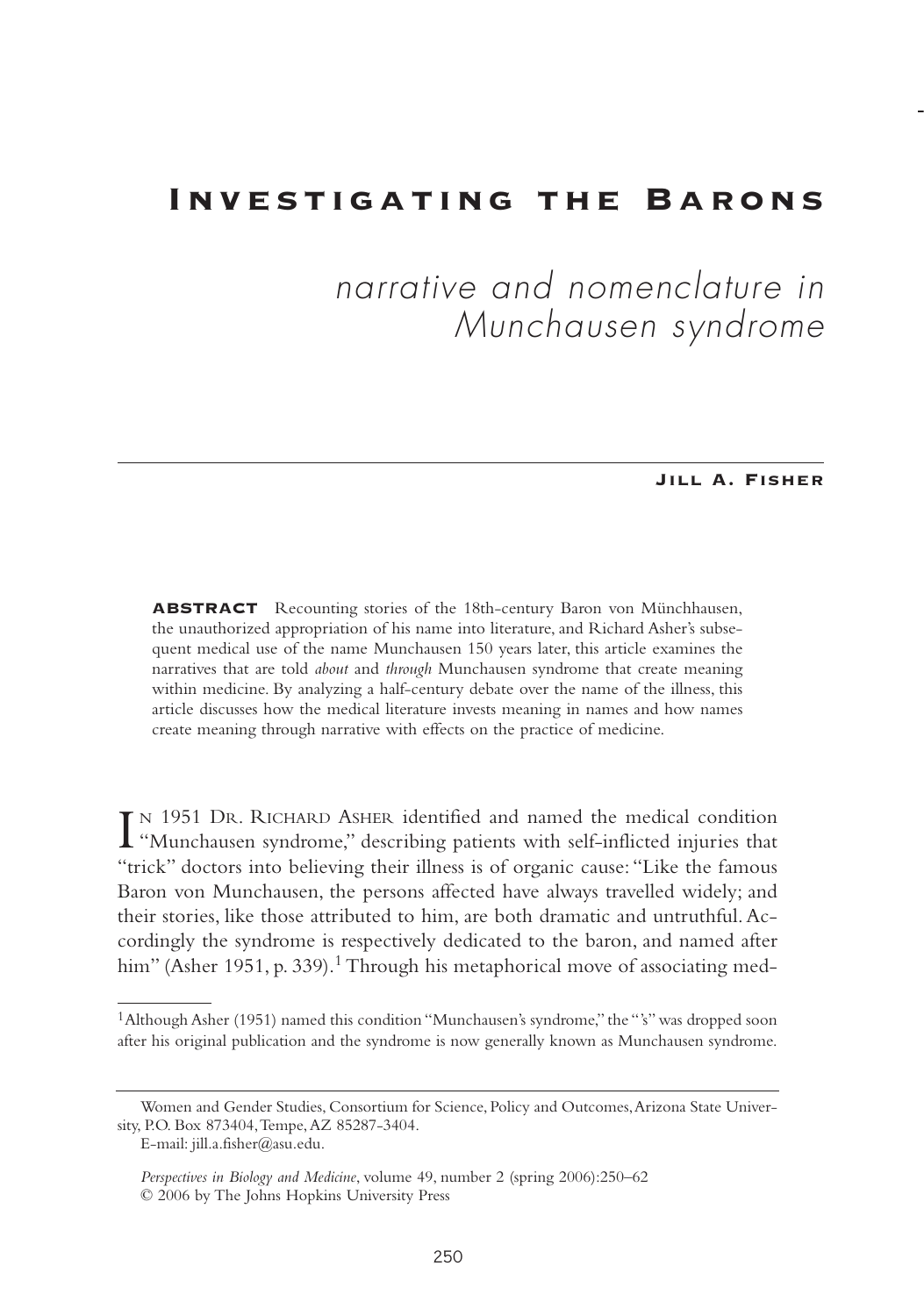ical patients with the historical and fictitious figures of the Baron Munchausen, Asher gave birth to a complex narrative.This article examines the stories that are told *about* and *through* Munchausen syndrome that create narratives not only of medicine, but of literature and history as well.Additionally, it discusses how these texts invest meaning in names and how names create meaning through narrative with real effects on the practice of medicine.

Using publications in medical journals as my source of physicians' stories, this analysis builds upon scholarship that has theorized the influential role of narrative in medical practice and in cultural perceptions of illness (Amirault 1995; Gilman 1990; Showalter 1997). Unlike some of the classic work on narrative within medicine (Brody 2002; Frank 1997; Kleinman 1990), this paper examines how narrative shapes physicians' experiences of their patients, rather than patients' experiences of their illnesses. This paper will interpret the stories physicians tell about Munchausen patients to illustrate how seemingly disparate stories provide meaning through their multiple associations.The overlap between these stories is crucial for reading the implications of the nomenclature of Munchausen syndrome within medical practice.<sup>2</sup>

## The Baron von Münchhausen and the Origins of the Literary Figure

The original, historical Baron Hieronymous Carl Friedrich Münchhausen was born in 1720 in the small town of Bodenwerder near Hannover, Germany. It was there, according to legend, that after returning to his estate in 1750 from military campaigns against Russia, he acquired a reputation as a brilliant storyteller. After dinner at large parties for the region's aristocracy, Münchhausen would tell outrageous tall tales about his adventures in Russia to amuse, and often frighten, his guests or hosts. During thirty years of his storytelling, the Baron's reputation grew among the aristocracy, and he was often visited by traveling elite and their consorts.

As the story goes, Rudolf Erich Raspe, a geologist from Hannover, was present at one such dinner and heard some of the Baron's tales. Not long after this dinner (around 1775), Raspe was accused of fraud and embezzlement of government property. He sailed to England to escape the law and to begin a scientific life among the fellows of the Royal Society. News of his criminal behavior followed him to London, however, and Raspe found himself insolvent and rejected by his peers.As a means to make money, he began writing and anonymously publishing some of the stories he had heard from the Baron von Münchhausen.The stories became so popular that, in 1785, Raspe was asked to publish a book of the tales, Baron Munchausen's *Narrative of his Marvellous Travels and Campaigns in Russia*.

<sup>2</sup>This article is based on a comprehensive review of all the English language articles published in medical journals from Asher's original article in 1951 through 2000 (N=576).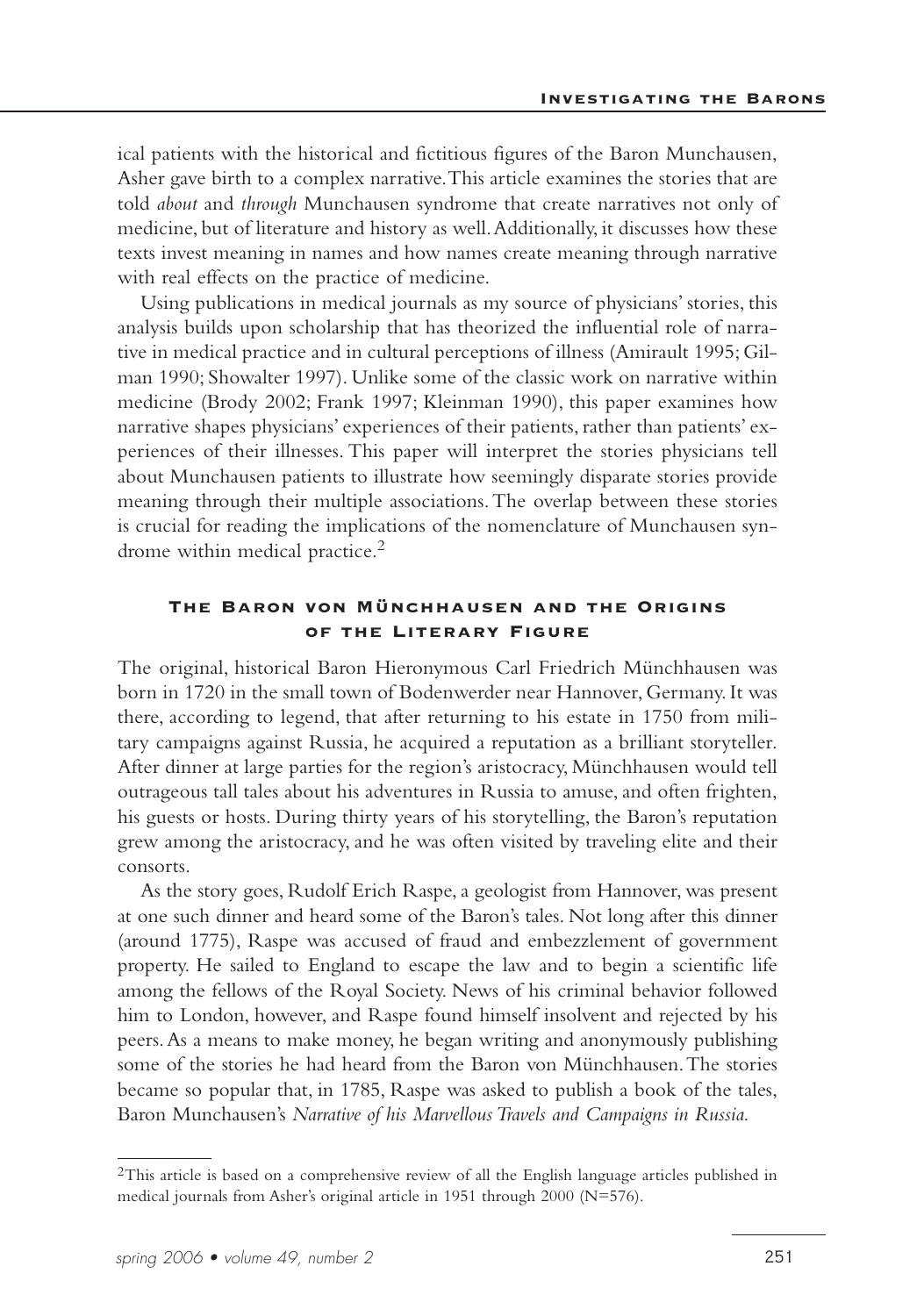Raspe had not been interested in receiving fame from his writing tall tales. After all, he was a scientist, not a writer, so he published all of his stories and the book anonymously. Although he chose to hide his own identity from the public, Raspe did not protect the identity of the Baron von Münchhausen, except by anglicizing the spelling of his name. Even though the book was published in English, it was so successful that translations appeared in German, French, and Spanish only one year later, in 1786.

Meanwhile, the Baron von Münchhausen was still alive when the book was translated and became popular in Germany, and he was instantly given credit for the tales. Sources agree that the German publication ruined the Baron's life: "Witnesses from that time reported about the indescribable fury and rage caused by the audacity and the offense to his honor" (Bodenwerder Tourism 2001). After the wide publicity of the book, the Baron became reclusive and refused to host dinner parties or tell his stories because all the enjoyment of the tales had been taken from him. Moreover, the fame and notoriety were problematic for the Baron because he was suddenly exposed to German commoners. To the present day, Bodenwerder and the Baron's manor are places of pilgrimage for Germans and other Europeans seeking out the *Lügenbaron* ("Baron of Lies").

In fact, it was not until well after Raspe's death (1794) that he became known as the author of the stories. And yet, the Munchausen tales were not restricted to the stories that Raspe published. Soon his publishers began accepting stories by other writers, each remaining anonymous, to create new volumes, until they were eventually published under the names "R. E. Raspe and Others" during the early part of the 19th century. Inspired by Baron von Münchhausen, publicized by Raspe, and expanded by unknown, uncounted others, the Baron Munchausen tales are the invention of multiple authors.

## The Baron Munchausen and the Origins of the Medical Figure

Over 150 years after the death of the Baron von Münchhausen and the appearance of the Munchausen tales, Richard Asher (1951) detailed a medical syndrome in which patients intentionally injure themselves but do not tell their physicians how the injuries occurred. Asher's vivid description of the medical phenomenon he named "Munchausen's syndrome," along with case studies of three patients, served as a means of labeling what he suggested is a common and frustrating medical phenomenon. For Asher, these patients and the Baron Munchausen were linked because of what he perceived as a similarity in their storytelling.

During the following decade, doctors expressed their amazement through medical journal correspondence that these patients had gone for so long without a proper diagnosis.The choice of the name "Munchausen syndrome" even unexpectedly catalyzed a half-century debate over nomenclature, the details of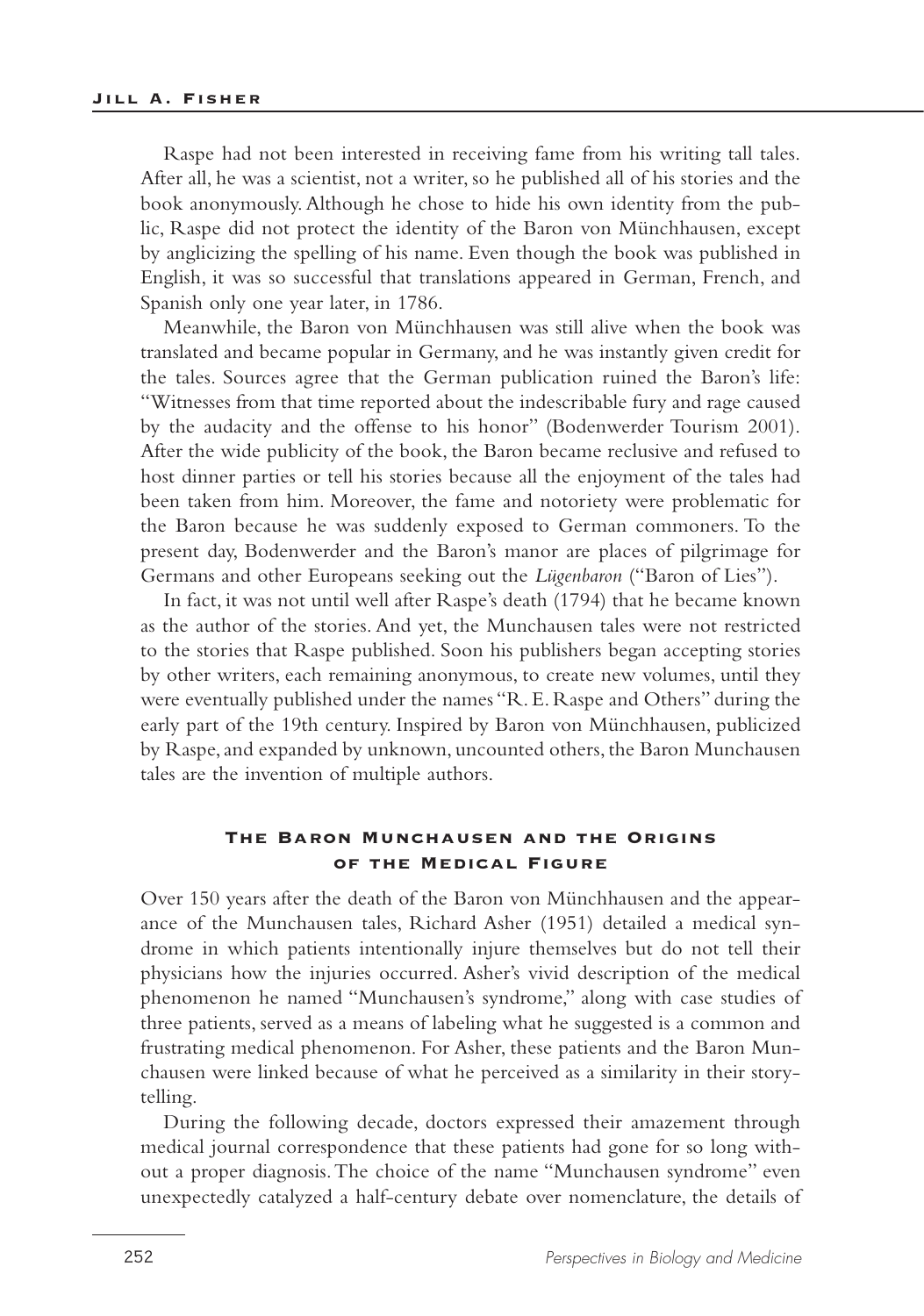which will be described below. In this way, the construction of the illness was adopted by hundreds of other doctors eager to take part in the expansion and transformation of the Munchausen narrative.This participation in narrative formation, although not unique in medicine to Munchausen syndrome, reveals a form of multiple authorship in disease construction.

### The Content of Munchausen Stories

What does the content of the stories told about the Baron Munchausen and about Munchausen syndrome reveal about literature, medicine, and their intersection? Central to all of the Munchausen stories is the superhuman Baron who either moves from predicament to predicament (getting himself out of trouble) or from frolic to frolic (causing trouble for others).The absurdity of his problems is matched only by the absurdity of their solutions and the resolution of the stories. Yet beneath the exaggeration and the impossibility of the stories lies, in many cases, a subtle yet keen critique of society. An example of this style of tall tale is especially relevant to medicine:

I [Baron Munchausen] filled my balloon, brought it over the dome of [the College of Physicians'] building . . . and immediately ascended with the whole college to an immense height, where I kept them upwards of three months.You will naturally inquire what they did for food such a length of time? To this I answer, Had I kept them suspended twice the time, they would have experienced no inconvenience on that account, so amply, or rather extravagantly, had they spread their table for that day's feasting.Though this was meant as an innocent frolic, it was productive of much mischief to several respectable characters amongst the clergy, undertakers, sextons, and grave-diggers: they were, it must be acknowledged, sufferers; for it is a well-known fact, that during the three months the college was suspended in the air, and therefore incapable of attending their patients, no deaths happened, except a few who fell before the scythe of Father Time. . . . If the apothecaries had not been very active during the above time, half the undertakers in all probability would have been bankrupts. (*Surprising Adventures of Baron Munchausen*, pp. 82–83)

This story enfolds two critiques of the medical profession, or more particularly the British College of Physicians: (1) the extravagant affluence and (2) the hazardous practices of physicians.

In the case of Munchausen syndrome, there is a direct appropriation of literature to explain medical phenomena. Asher incorporated the literary figure of the Baron Munchausen as a response to a medical puzzle with which he was struggling. Confronted with patients who did not conform to a medical model, Asher turned to literature to name, and hence control, the aberrant behavior he found so troubling in these patients. Munchausen syndrome is a medical diagnosis that is based on behavioral patterns, not biological or even psychological etiology (Fisher 2002). Patients assigned to this diagnosis generally have some (or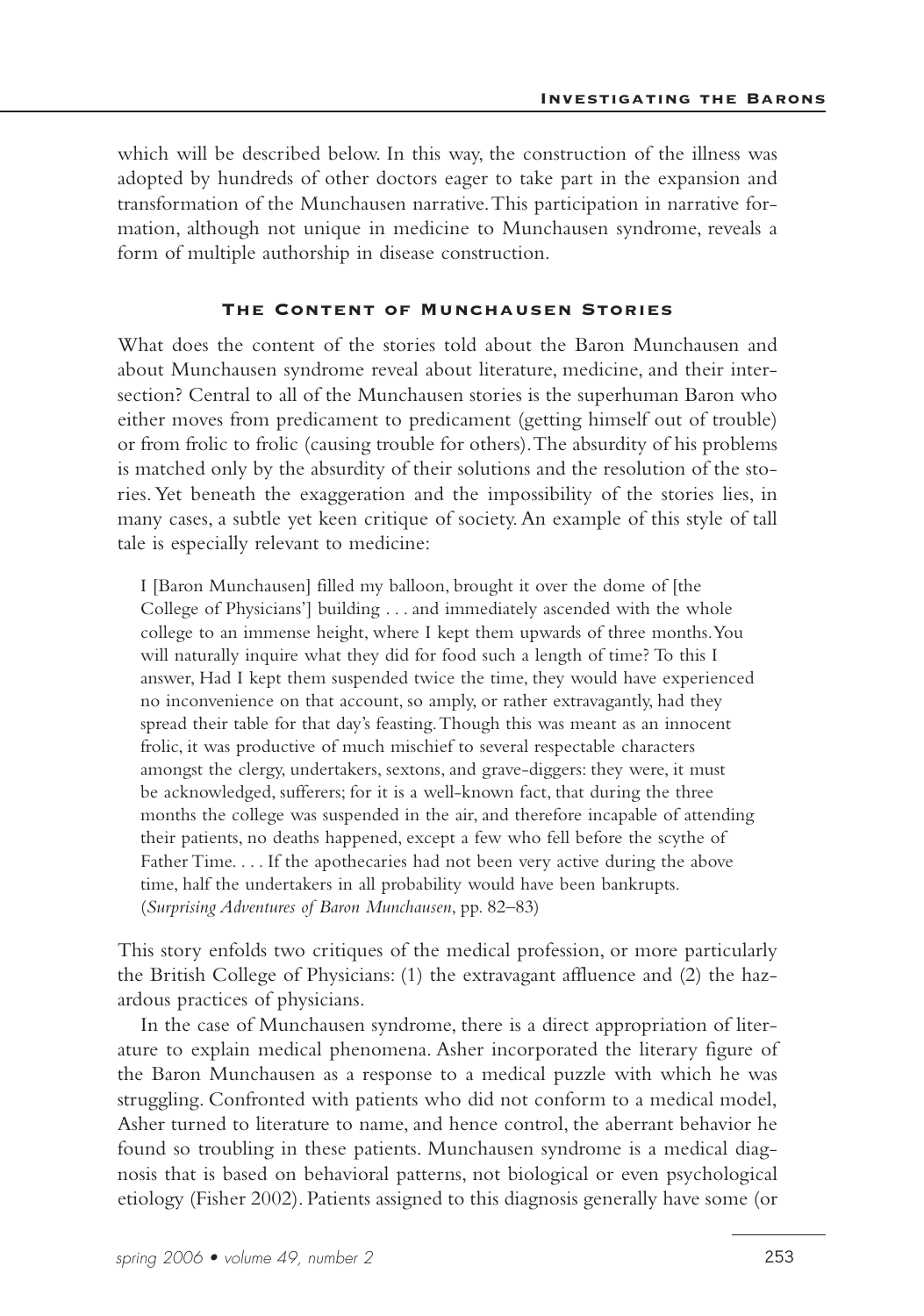all) of the following characteristics: self-inflicted illness, dishonesty/"deceit," dramatic medical history, fluctuating symptomatology, scarred bodies, medical fluency, premature departure from hospitals against medical advice, and wandering from hospital to hospital.

According to Asher, the behavior of the Munchausen patients is conscious. They know what they are doing and take pleasure in "deceiving" physicians through their fabrications. In a sense, it is this consciousness attributed to the patients that aligns them with the Baron. Although Asher himself does not analyze the Baron Munchausen stories, he sets up the analogy for other physicians to work through.The patients, like the Baron, are merely frolicking (again) at the expense of (British) physicians:

Many of their falsehoods seem to have little point.They lie for the sake of lying. They give false addresses, false names, and false occupations merely for a love of falsehood.Their effrontery is sometimes formidable, and they may appear many times at the same hospital, hoping to meet a new doctor upon whom to practise their deception. (Asher 1951, p. 339)

Although all medical journal submissions can be considered narratives, Asher and the Munchausen legacy that he created differ from the standard medical narrative by crossing the line stylistically into storytelling. Having only behavioral evidence of the Munchausen condition, physicians cannot easily integrate quantitative information into their narratives as evidence of the illness. As a result, reports of the illness must be descriptive: a qualitative account of the patients and their behaviors. Interestingly, like the Baron Munchausen tales that inspired him, Asher (and many physicians writing after him) adopted a style of storytelling about Munchausen syndrome that is suggestive of the tall tale:

Few doctors can boast that they have never been hoodwinked by the condition. Often the diagnosis is made by a passing doctor or sister, who, recognizing the patient and his performance, exclaims:"I know that man.We had him in St. Quinidine's two years ago and thought he had a perforated ulcer. He's the man who always collapses on buses and tells a story about being an ex-submarine commander who was tortured by the Gestapo. (p. 339)

Besides his often playful tone, Asher gave in-depth details about the patients' history of deception. For one of the three patients he discussed, Asher described almost 20 of this patient's hospital admissions around the country. Asher had investigated these patients and took great care to tell their stories in detail. Importantly, this level of detail bears more resemblance to character development in a story than to information important to clinicians for diagnosis, because it only enables physicians to recognize this particular patient and *not the illness itself*. Further,Asher and others were not only discussing the symptoms these patients presented when they arrived at the hospital, but they were also minutely recounting many of the details of what the patients told them. For example, to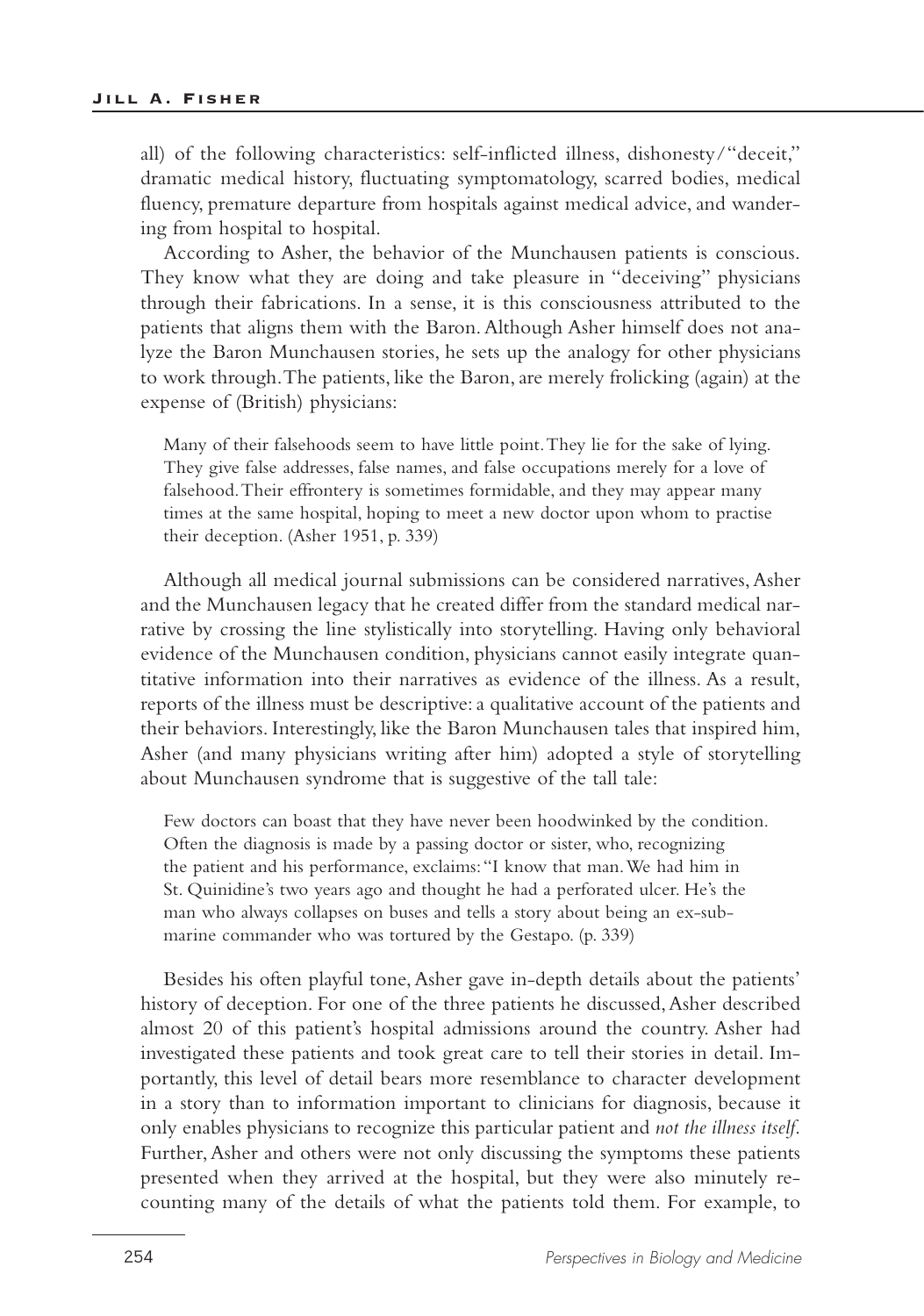describe his new diagnosis of Munchausen syndrome, Asher told the following story:

A man of 47, giving the name Thomas Beeches, was transferred to the Central Middlesex Mental Observation Ward on May 16 from Harrow Hospital. He had been admitted there on May 13 with suspected intestinal obstruction; laparotomy revealed nothing abnormal.After the operation he had accused the ward sister of tampering with his wallet while he was under the anæsthetic, he had become truculent and demanded his discharge, and because of his violence, and his foolhardiness in wanting to walk out with a day-old laparotomy, he was sent for mental observation. On examination he was rational and convincing. His abdomen was a mass of scars of various vintage. He explained that while in the Merchant Navy in 1942 he had been torpedoed, suffering multiple abdominal injuries. He was then taken prisoner by the Japanese and kept in Singapore till 1945. . . . In 1945, after the liberation of Singapore, he had been take to Freemantle where he had eleven operations in 7 months (to close the multiple fistulæ), since when he had been continuously at sea till 4 days previously. The characteristic Munchausen flavour of this history led to further inquiries which revealed that only 8 days previously, while supposed to be at sea, he had been in St. James' Hospital. (p. 340)

The information related by Asher about this patient's medical condition is limited to little more than one sentence: a laparotomy revealed nothing after a preliminary diagnosis of intestinal obstruction. Although much of the information in the article *appears* to be pertinent medical history,Asher then falsifies the man's story by locating him at another London hospital when he should have been at sea. His narrative continues by relating his own investigations of this man's activities:

A year before that he has been in the same hospital and again behaved in the same way. It was further found that in 1943, when he should have been in Singapore [as a prisoner of war], he had been admitted to the Central Middlesex Hospital complaining of "bursting open of an old torpedo wound" with a discharging sinus in the right iliac fossa. He had then told such a bewildering series of different stories that he had been transferred to Shenley Hospital as a chronic delinquent psychopath, where he was observed for 2 months and then discharged.At Shenley it was discovered that he had a long history of delinquency and had three past convictions for crime, as well as having been twice in West Park Mental Hospital. (He had escaped both times.) On this present occasion no certifiable abnormality could be found and he was discharged on May 19, 3 days after admission. No doubt he is still going from one hospital to another. (p. 340)

Asher played off these false stories in his construction of these patients' resemblance to the Munchausen tales. In his estimation, these patients are identifiable because their stories are so outrageous that they signal to the medical staff that further inquiries into the patients' medical histories are necessary. And yet, for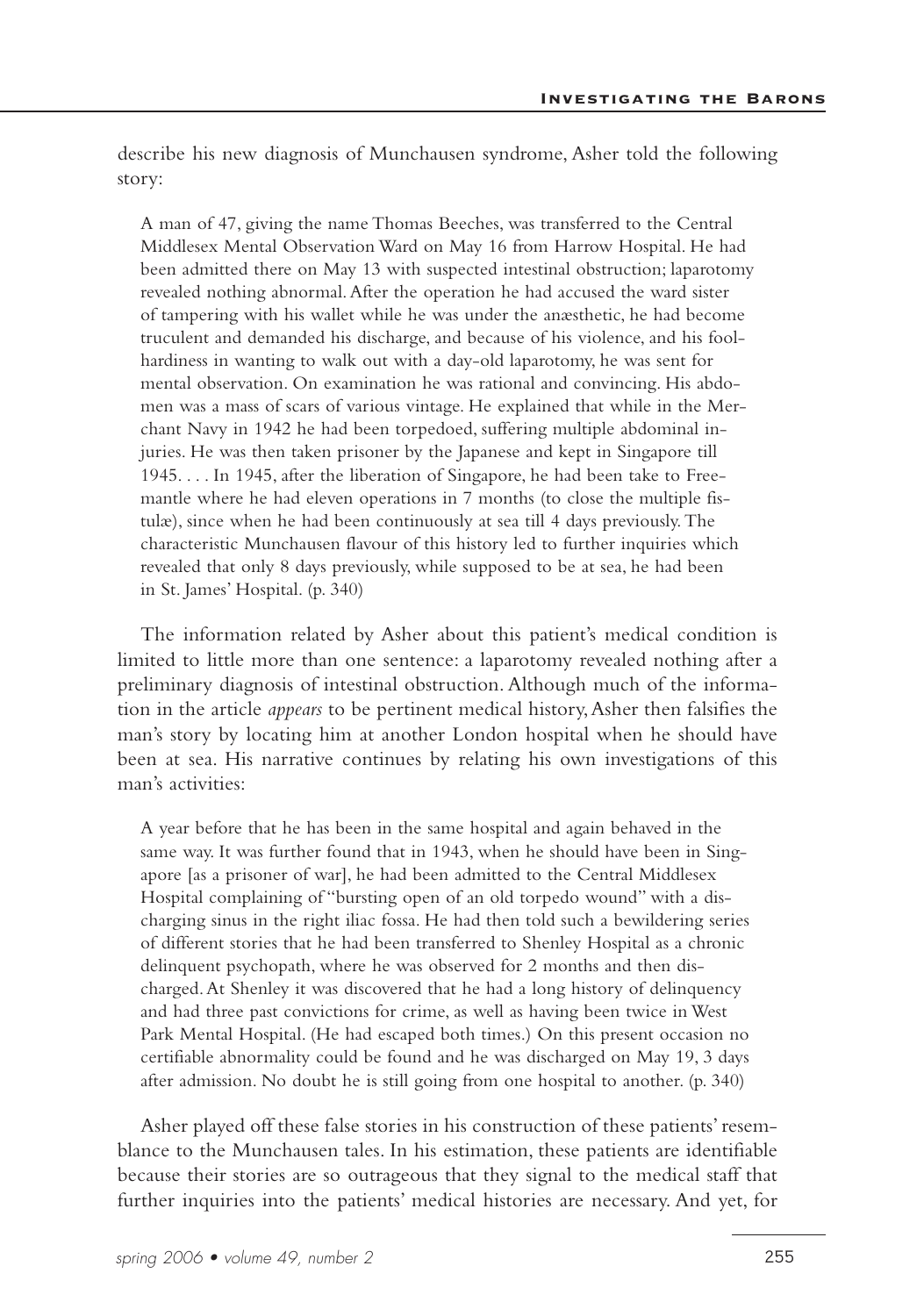Asher these patients are dangerous because they frequently succeed in "deceiving" physicians. If it were easier to identify them, doctors would more quickly dismiss them, by refusing to give treatment, and would thereby save themselves time and frustration.

Thus, the irony of the nomenclature is that the patients' stories are *unlike* those of the Baron Munchausen because they *are* believable.Asher appropriated the name of the Baron and the stories of his patients to define a medical syndrome that is frustrating because it is almost invisible. For doctors to be protected from patients' deceptions, they must become detectives and narrators of their patients' stories. It is only through the telling of these tales that Munchausen syndrome can exist in the medical world.

#### The Trouble with Names

When Asher chose the name of the illness, he unknowingly sparked a fifty-year controversy, not over the nature of the illness, but over its nomenclature. The emergence of these disagreements over nomenclature can be interpreted as a signal of the importance of names and the narratives associated with them. One of the primary reasons that physicians became angry about the name "Munchausen syndrome" was that its reference to a fictitious character was not scientific enough, and hence, they argued the name should be changed to reflect the seriousness (read: "realness") of the illness: "A disease is a serious state of affairs to be approached with the proper gravity of a scientific name, not as a play on nonsense words yanked from the literature of fantasy" (London 1968, p. 449).

Many of the names that were proposed to counter Asher's choice aimed to describe the illness through its name, resulting in proposals like "chronic factitious disorder" (Spiro 1968),"artefactual illness" (Carney 1980),"ipsepathogenic patients" (from Latin meaning "self-induced illness"; Marsh and Johnson 1983), and "nosocomotropism" (from Greek meaning "hospital seeking"; Gorman and Winograd 1988). Most of the physicians who advocated new names of this sort discussed the need to maintain names that would be degrading neither to the physicians employing the terminology nor the patients labeled by the diagnosis.<sup>3</sup>

The name "Munchausen syndrome," however, has stuck. Most of the names proposed from the above categories only appeared in the publications by the authors and within the articles that proposed them. Moreover, in spite of the American Psychiatric Association's (1994) endorsement of the name "Factitious

<sup>&</sup>lt;sup>3</sup>Other names were less problematic than "Munchausen" in that they did not reference any literary or historical personage but were more problematic in that they seemed even less scientific: "hospital hoboes" (Clarke and Melnick 1958);"peregrinating problem patients" (Rimel and Pierce 1961);"hospital addiction" (Barker 1962); and "pathomime" (Cramer, Gershberg, and Stern 1971). Some doctors even proposed names that would reference *different* literary or historical personages who also did not have the illness:"Kopenickiades" (Sjoberg 1951);"Ahasuerus syndrome" (Wingate 1951); and "Van Gogh syndrome" (Abram 1966).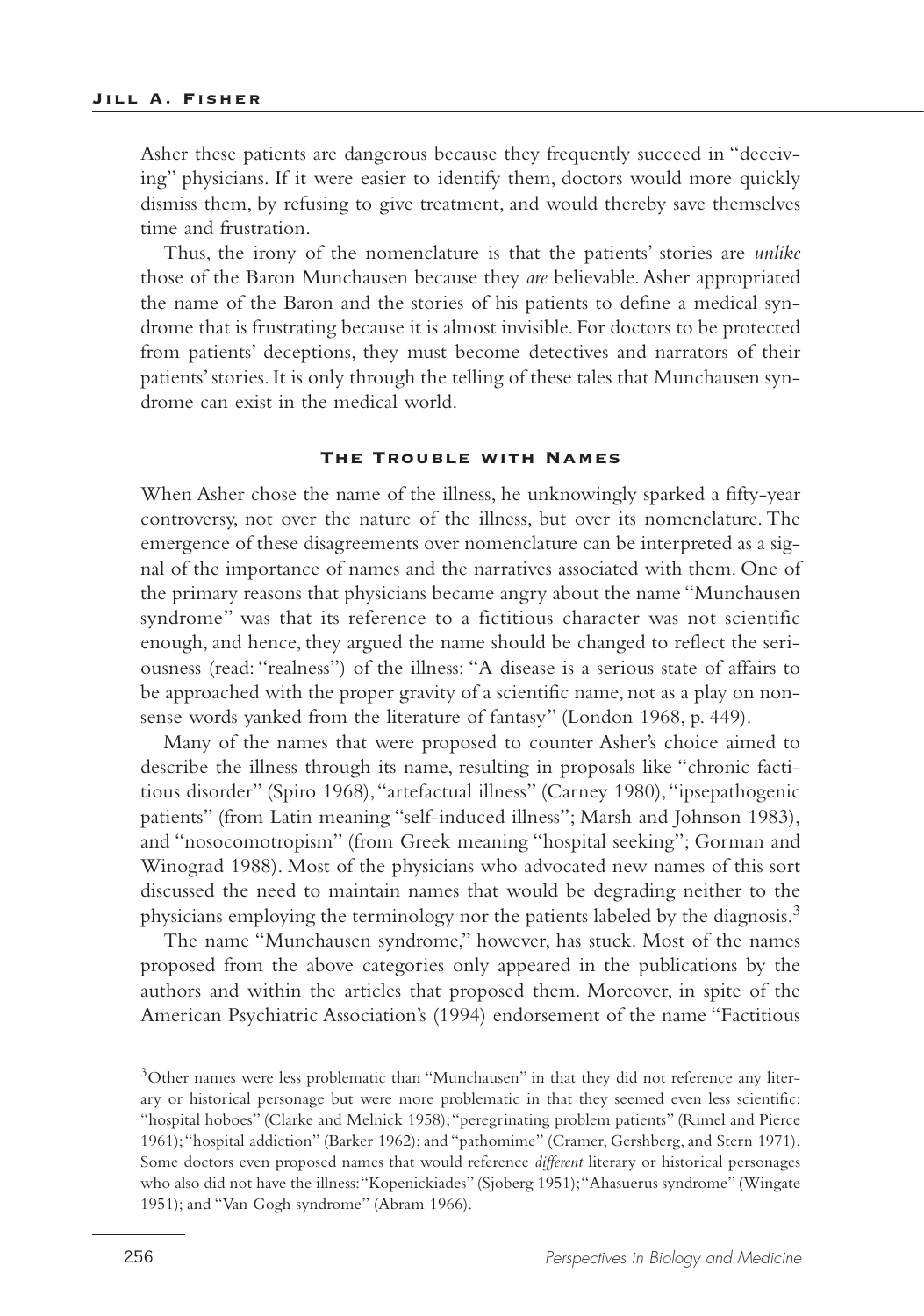disorder" in the *Diagnostic and Statistical Manual of Mental Disorders (DSM)*, most physicians publishing articles or letters about this illness continue to refer to it as "Munchausen syndrome."The seeming contradiction between the simultaneous tenacity of the name and persistence of the debates demands a closer inspection of how the intersection of the literary and medical Munchausen narratives has roused contention with the nomenclature.

Several factions can be identified among those physicians who have written their opposition to the name "Munchausen syndrome." In addition to those who oppose the name solely on the grounds that it does not convey serious science, there are those who oppose the name because its anglicized spelling is inappropriate, those who oppose the name because it is dishonors the Baron Munch(h)ausen, and those who oppose the name because it ridicules the patients to be associated with the Baron Munchausen.

A group of physicians emerged in the 1980s whose frustration with Munchausen patients seems to have been sublimated into anger over the Anglophone tendency to drop the German umlaut. For example, one physician wrote:

May I suggest that the Baron be post(h)umously rehabilitated by giving him back his congenital aitch and putting his two legs once gain over his "u"? After all, we have Guillain-Barré disease in acute form, why can't we have Munchausen with his umlaut? Come the resurrection, the Baron would otherwise be hard pressed to explain his deformity without resorting to that matrix of fantasy and falsehood for which he was famous; not a good way to start the 'ereafter. (Gerber 1986, p. 223)

With this narrative, Gerber characterized the missing umlaut as "acute umlautitis" in Munchausen's syndrome. His use of humor to assert that anglicization is doing violence to the Baron von Münchhausen illustrates a simultaneous lightheartedness and seriousness about the nomenclature. In spite of the use of humor, there remains a preoccupation with the Baron von Münchhausen and the dishonor Munchausen syndrome causes.The difference here is that the insult to the Baron is through the misspelling of his name.<sup>4</sup>

One of the surprising reactions that occurred in response to Gerber's letter was a clarification of the history of the Baron von Münchhausen and the Munchausen tales. A physician responded to Gerber's letter with his own: "Baron Münchhausen and baron Munchausen are two separate characters: the first an historical figure from Germany, the second a story-book character which was created by Rudolph Raspe (1737–1794)" (Pankratz 1986, p. 301). He goes on to

<sup>4</sup>Although we can attribute the appearance of letters and short pieces on Munchausen syndrome to physicians' good humor and fun with narrative, the depth of the controversy around the name cannot be understood in terms of humor alone. If it were, the exchange around nomenclature would have been isolated to a very short time. Given the enduring controversy, it seems likely that the issues that are being aired are suggestive of deeper problems concerning Munchausen syndrome within the practice of medicine.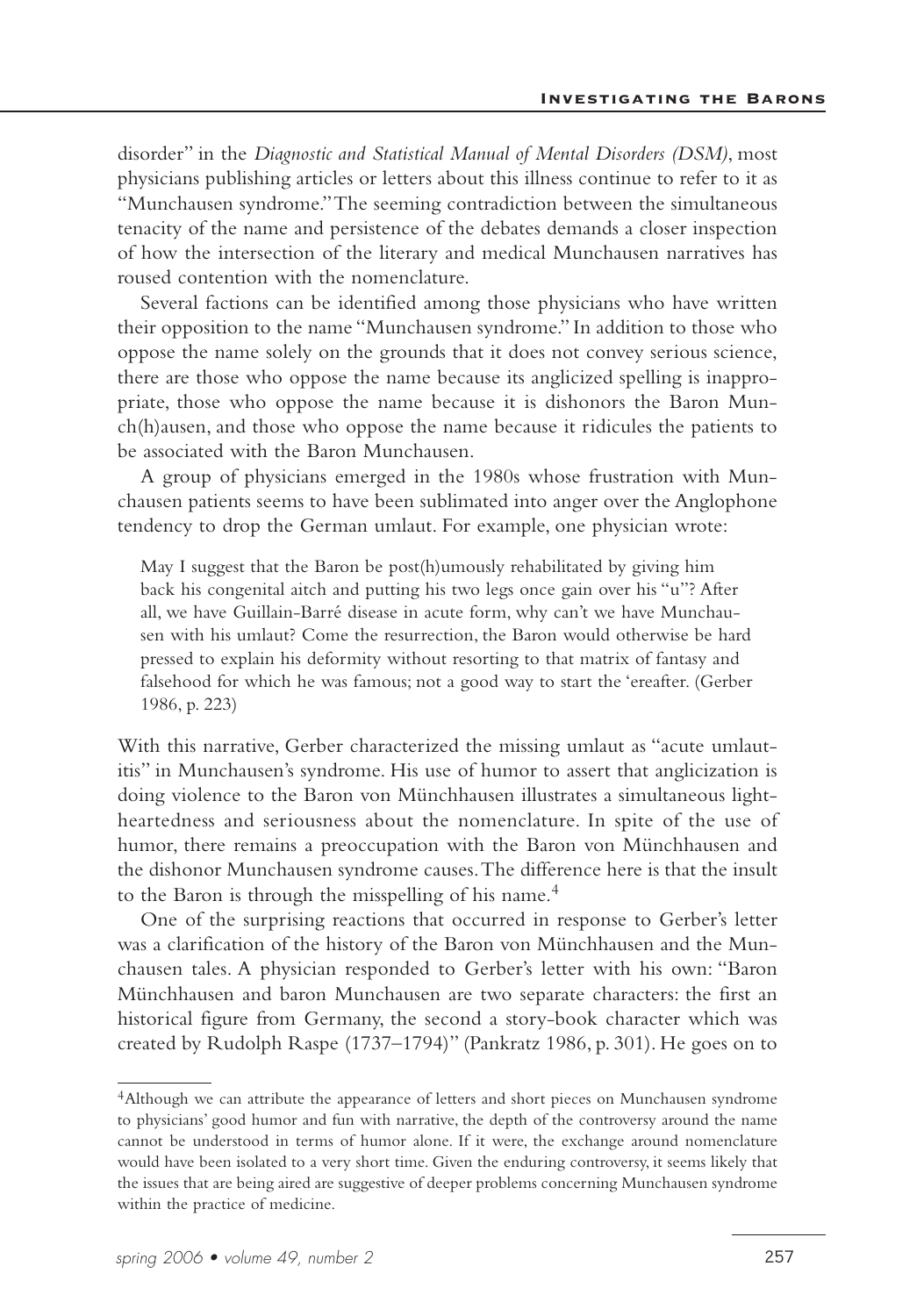defend Asher's choice of name because Asher named the syndrome after the *literary* Baron, not the *historical* one. Using this distinction between the two barons, this letter argues that the anglicized version of the name is not only correct, but also more appropriate for understanding the reference.

Before this interest in the umlaut and second *h*, each decade after the publication of Asher's original article in *Lancet* saw a flurry of medical correspondence that served as both historical and literary guides to Munchausen syndrome.This need to clarify the relationship between the two Barons and the patients that physicians were seeing in hospitals around the world sparked many of the articles that discussed the baron tales or argued against the name "Munchausen syndrome."

The group of physicians who oppose the name Munchausen syndrome because of the degradation of the historical Baron is the most vociferous group attempting to change the nomenclature.Arguments of this sort began appearing the week after Asher's article was published and continued without abating through the 1980s in a number of medical journals. As the first to oppose the name,Wingate (1951) stated in a letter to *Lancet* that he wrote to:

protest on behalf of the great Baron von Munchausen, who was far too wise a fool ever to have put himself in peril of having to undergo an abdominal operation; a plausible and likable rogue, he would have been more likely to describe a new syndrome he had observed than one suffered by him. (p. 412)

Establishing a theme with this argument, other physicians also argued that the Baron was not the fool that Asher's eponym made him out to be. In other words, the name was not appropriate because its reference to the Baron is not justified by the Baron's own behavior. In many cases, it is quite unclear to which Baron these doctors are referring.

A few years later another letter to *Lancet* took the argument against the name even further:

What is surprising is the comparison with Munchausen of the type of clinical case described: they have nothing in common, Munchausen being a healthy adventurous type of liar. . . .Why this very military and wholly admirable character should be degraded in this way I cannot understand, nor why these miserable psychopaths should ever have been granted such a distinguished forbear. (Jelly 1957, p. 1124)

In this case, the name is an issue of shame to the Baron, rather than a misnomer. Almost 20 years later, *JAMA* published an editorial about Munchausen syndrome with a similar tone:

Baron Munchausen died in 1797.Those who know where he lies buried and are privileged to live nearby should not be surprised if they hear him turn in his grave every time his name is mentioned eponymously.After all, what does the imaginative teller of tall tales, the great exaggerator of his daring feats have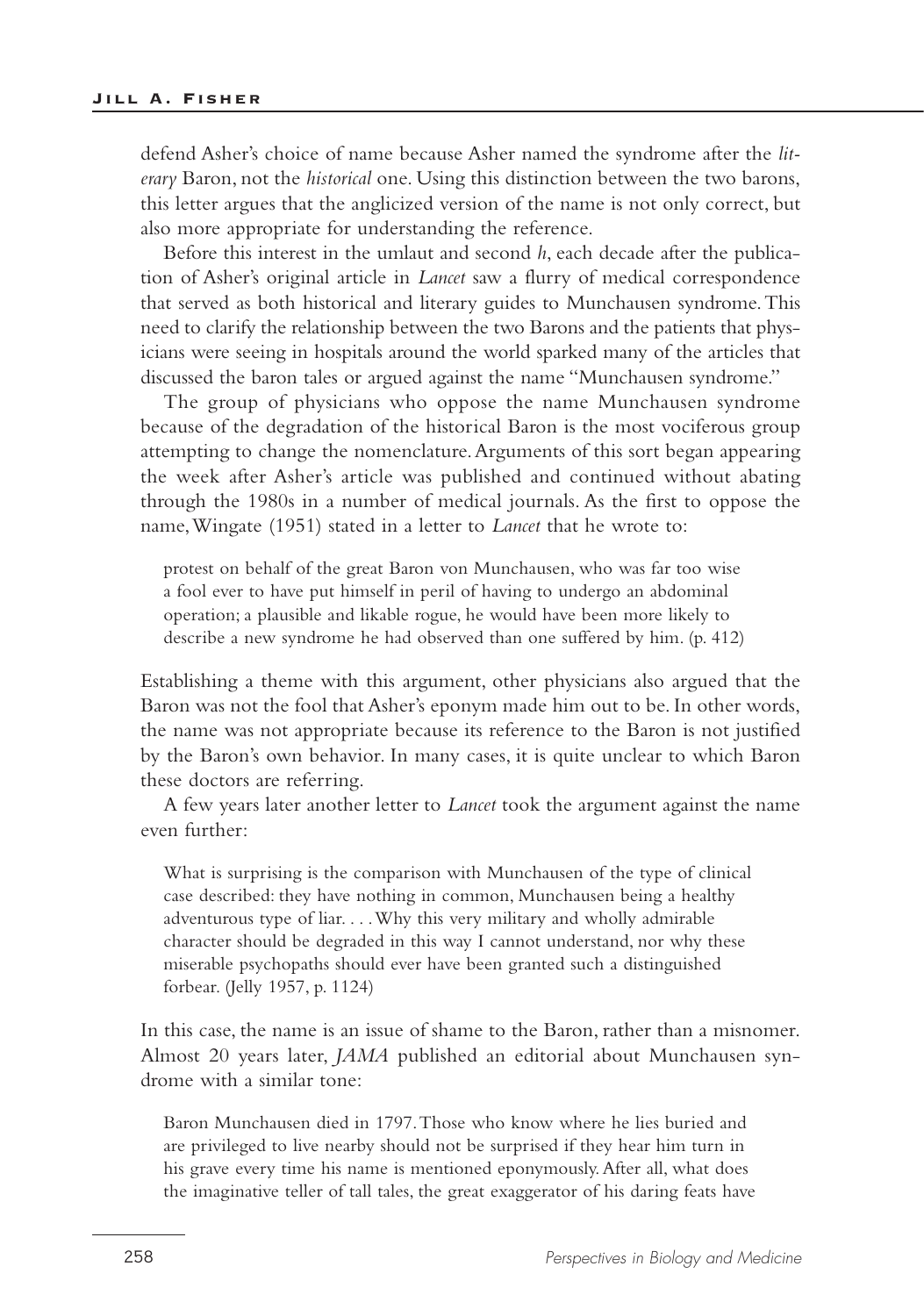in common with a patient who exhibits kidney stones and bloody urine so as to beguile the physician into manipulative diagnostic or surgical procedures? The baron's aim was to amuse, to startle, or to impress, never to cheat. (Vaisrub 1974, p. 90)

Through their reference to the Baron von Münchhausen, these narratives champion the cause of preserving the good name of the Baron at all costs. One even points to Raspe as a possible target for naming the illness:

The irony in the naming of the Münchausen syndrome is that Baron von Münchhausen was in fact an honourable old gent who simply liked to spin yarns as after-dinner entertainment for his friends.The true villain, of course, is Raspe. . . .Asher certainly would have done better justice by leaving von Münchhausen alone and naming the syndrome after . . . Raspe. (Patterson 1988, p. 569)

While scores of doctors protested that the name "Munchausen syndrome" is unfair to the Baron von Munch(h)ausen, very few protested this name in defense of the patients. It is interesting and important to note that all of those physicians who *did* protest the nomenclature on behalf of their patients were psychiatrists, many of whom were psychoanalysts:"Baron Munchausen was a humourous but rather pathetic character, and the use of the title Munchausen Syndrome tends to confer ridicule on these unfortunate patients" (Barker and Lucas 1965, pp. 128–29). By way of explanation for this name, one shrewdly suggested: "Since the term is rather flippant and hence derogatory, it may be viewed as part of the medical profession's understandable but not particularly laudable attempt to get even with this class of patients" (Stone 1977, fn. p. 246).

In some ways those doctors who are protesting on behalf of the patients can be viewed as caring more for their patients than did those who described the Baron as the victim of this nomenclature.This may be an erroneous assumption, however, because most of these doctors, regardless of why they were protesting the term "Munchausen syndrome," used their opposition as an opportunity to propose new names for the illness.This is to say that their motivation for publicly criticizing Asher's choice in names could be linked in large extent to their desire to be recognized for their own contribution to the nomenclature.

Other physicians published arguments for keeping the name "Munchausen syndrome."They vary from the playful to the scientific, but the unifying theme behind these doctors' endorsement of Asher's eponym indicates that "Munchausen syndrome" does symbolic work to get at the nature of the illness. For instance, a group of doctors recognized that the nomenclature is inaccurate because the Baron did not exhibit the symptoms of the illness, and yet they add, "Although other names have been suggested since, none seems to capture the essence of this disorder as this one does" (Howe et al. 1983, p. 175).

How could so much of physicians' energy be consumed by these narratives and naming rituals? It certainly is not customary for physicians to spend decades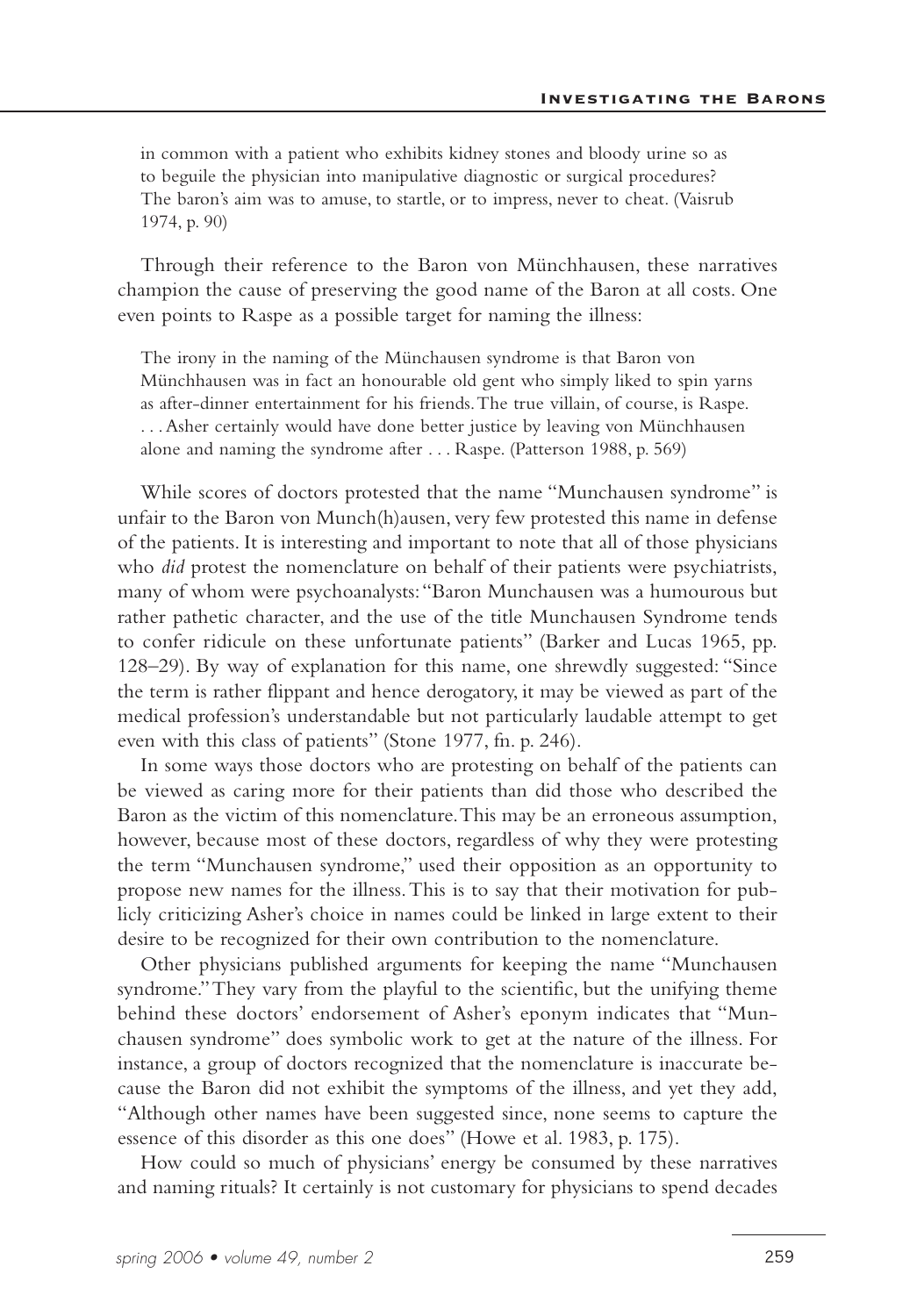trying to name and rename a medical condition.Why is Munchausen syndrome different in this respect? It is my claim that the nomenclature creates meaning while identifying patients' behavior. In other words, the name that has been offered as a solution to physicians' preexisting anxiety and frustration with these patients comes with heavy narrative baggage. The Baron von Münchhausen, Raspe, and the Baron Munchausen tall tales are all (un)consciously conjured each time factitious illness is called "Munchausen syndrome." It is a name with a history, and a history that is troubling to physicians because the role of the trickster is cast on each level of narrative.

The role of trickster is explicitly identified in an article from the 1970s. As part of his framing of the illness Munchausen syndrome, one physician recalls the story about the Royal College of Physicians from the Munchausen tales:

A frontispiece to the original text shows the much-scarred face of Munchausen whose aggressive feelings towards doctors are illustrated by an escapade in which he surprised the College of Physicians "feasting sumptuously" and hoisted them by balloon "to an immense height" where he kept them "upwards of three months." Munchausen has been taking doctors for metaphorical rides ever since. (Blackwell 1975, p. 391)

Within this brief acknowledgment of the fictitious baron's "aggression" toward physicians, this author articulates many physicians' parallel concern with the aggression and the insult of the Munchausen patients' actions. This physician's reading of the Munchausen tale illustrates the centrality of a perceived conflict between physicians and their patients in physicians' narratives about Munchausen syndrome.

Structuring relationships in the clinical interaction, the Munchausen narrative casts medical participants to preestablished patterns and imposes meaning on the experiences of the participants. Using the Baron Munchausen as a model for understanding these patients automatically sets them up antagonistically toward the physicians.As medical barons, the patients are out to cause trouble for physicians. In a sense, the Munchausen narrative fictionalizes the experience of the patients because the patients have come to exist only through the physicians' experiences of their conditions. This argument should not be interpreted as one advocating a change in the nomenclature. Rather, it is meant to highlight how narratives operate to confer meaning within medicine and to obscure other possible stories, such as ones that would eliminate the antagonism cast into the doctor-patient relationship through the deployment of the Baron narratives.

Adding to this version of the medical narrative around Munchausen syndrome in medical texts is the absence of counter-narratives created by patients about their hospital stays.The Baron von Münchhausen, dead for more than 150 years, and the fictitious Baron Munchausen have more representation in the physician narratives than do the patients. The patients' voices are only heard through the stories they tell physicians to gain admittance to the hospitals.All of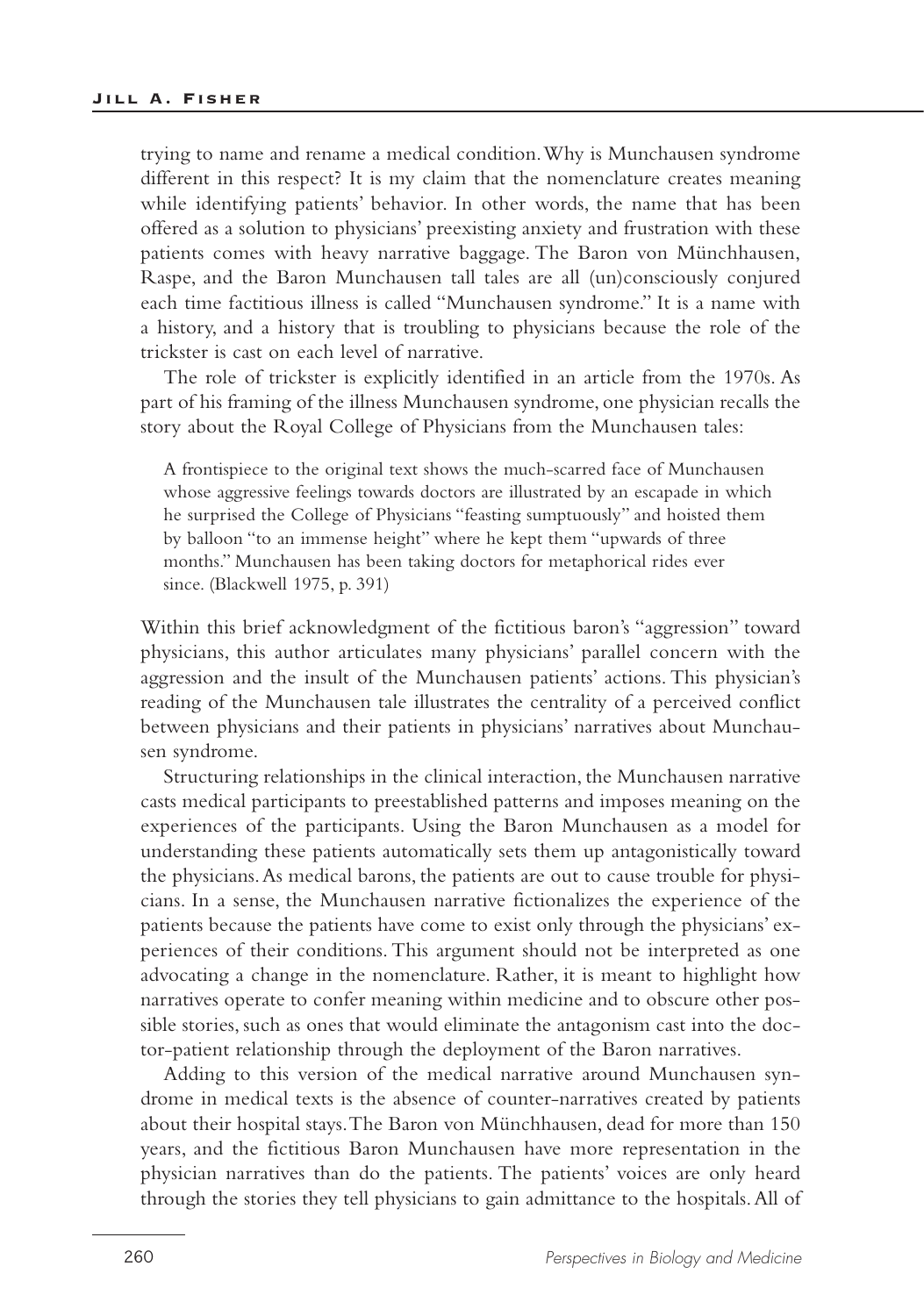the "real" medical histories of the patients are the result of investigations and detective work on the part of the doctors. And yet, perhaps, the problem is not having access to the patients' voices, but learning to read them through (or in spite of) the medical narrative.

In retelling these tales, I have illustrated how the historical and literary Barons Munch(h)ausen have assumed such an absent presence in each layer of narrative involved in discussions of Munchausen syndrome. In addition, I have indicated the centrality of storytelling in the construction of illness. Even those tales that are seen as "fictitious" contribute to the "facts" of medicine. One physician suggested about Munchausen syndrome:"Truth is stranger than fiction; but romance, too, has its charm, even if it only reveals the kind of people we should like to have been, and the deeds we would fain have wrought" (Hall 1951, p. 858).

It is not so much that "truth is stranger than fiction" but rather truth incorporates fiction.All medical narratives balance elements of what is "real" to form a compelling representation of what health and illness *should* be. By examining the layers that make up medical narrative, we can witness how storytelling functions to legitimize medicine in spite of internal conflicts over nomenclature and the nature of illness.

#### **REFERENCES**

Abram, H. S. 1966. Munchausen syndrome. *Am J Psychiatry* 123:478.

- American Psychiatric Association (APA). 1994. *Diagnostic and statistical manual of mental disorders*, 4th ed. (DSM-IV).Washington, DC:American Psychiatric Association.
- Amirault, C. 1995. Pseudologica fantastica and other tall tales:The contagious literature of Munchausen syndrome. *Lit Med* 14: 169–90.
- Asher, R. 1951. Munchausen's syndrome. *Lancet* 1: 339–41.
- Barker, J. C. 1962.Treatment of hospital addiction. *BMJ* 2:1405–6.
- Barker, J. C., and S. Lucas. 1965. An investigation of a case of Munchausen syndrome (hospital addiction) under deep hypnosis: Report of a clinical conference. *Am J Clin Hypnosis* 8:128–38.
- Blackwell, B. 1975.The Munchausen syndrome. *Br J Psychiatry* 9(special):391–98.
- Bodenwerder Tourism. 2001. Bodenwerder/Weser: City of Muenchhausen.
- Brody, H. 2002. *Stories of sickness*, 2nd ed. New York: Oxford Univ. Press.
- Carney, M. W. 1980. Artefactual illness to attract medical attention. *Br J Psychiatry* 136: 542–47.
- Clarke, E., and S. C. Melnick. 1958.The Munchausen syndrome or the problem of hospital hoboes. *Am J Med* 25:6–12.
- Cramer, B., M. R. Gershberg, and M. Stern. 1971. Munchausen syndrome: Its relationship to malingering, hysteria, and the physician-patient relationship. *Arch Gen Psychiatry* 24:573–78.
- Fisher, J. A. 2002. Sociopathologizing patients: The social construction of Munchausen Syndrome. M.S. thesis, Rensselaer Polytechnic Institute.
- Frank,A. 1997. *The wounded storyteller: Body, illness, and ethics*. Chicago: Univ. of Chicago Press.